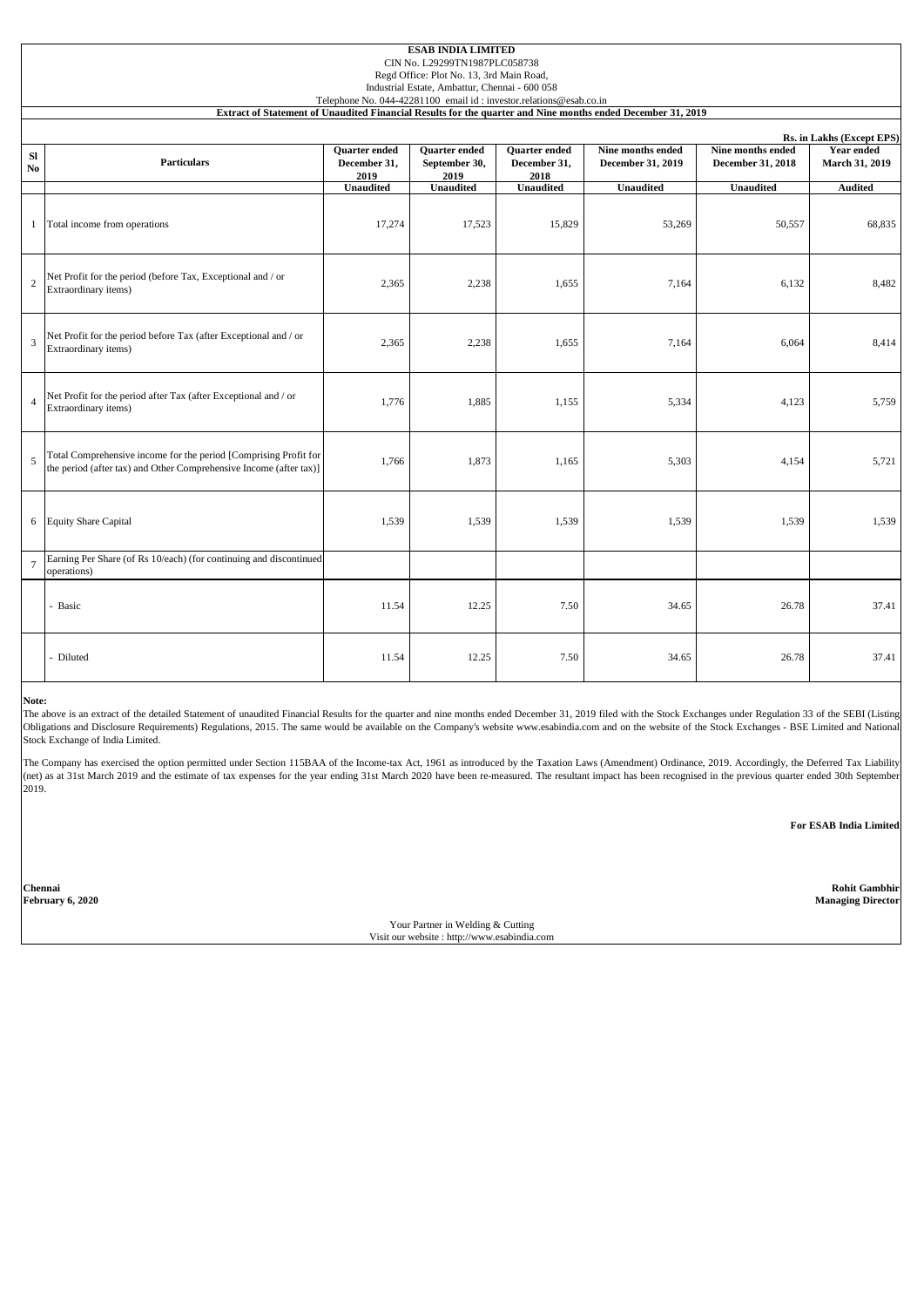| Regd Office: Plot No. 13, 3rd Main Road,<br>Industrial Estate, Ambattur, Chennai - 600 058<br>Telephone No. 044-42281100 email id: investor.relations@esab.co.in |                                      |                                |                               |                                                                                                  |                                                     |                                            |  |  |  |  |
|------------------------------------------------------------------------------------------------------------------------------------------------------------------|--------------------------------------|--------------------------------|-------------------------------|--------------------------------------------------------------------------------------------------|-----------------------------------------------------|--------------------------------------------|--|--|--|--|
|                                                                                                                                                                  |                                      |                                |                               | Statement of Unaudited Financial Results for the quarter and Nine months ended December 31, 2019 |                                                     |                                            |  |  |  |  |
| Rs. in Lakhs (Except EPS)                                                                                                                                        |                                      |                                |                               |                                                                                                  |                                                     |                                            |  |  |  |  |
| <b>Particulars</b>                                                                                                                                               | <b>Ouarter ended</b><br>December 31, | Quarter ended<br>September 30, | Quarter ended<br>December 31, | December 31,                                                                                     | Nine months ended Nine months ended<br>December 31, | <b>Year ended</b><br><b>March 31, 2019</b> |  |  |  |  |
|                                                                                                                                                                  | 2019<br><b>Unaudited</b>             | 2019<br><b>Unaudited</b>       | 2018<br><b>Unaudited</b>      | 2019<br><b>Unaudited</b>                                                                         | 2018<br><b>Unaudited</b>                            | <b>Audited</b>                             |  |  |  |  |
| Revenue from contract with customers                                                                                                                             | 16,919                               | 17,253                         | 15,245                        | 52,298                                                                                           | 49,073                                              | 67,163                                     |  |  |  |  |
| Other income                                                                                                                                                     | 355                                  | 270                            | 584                           | 971                                                                                              | 1,484                                               | 1,672                                      |  |  |  |  |
| <b>Total income from operations</b>                                                                                                                              | 17,274                               | 17,523                         | 15,829                        | 53,269                                                                                           | 50,557                                              | 68,835                                     |  |  |  |  |
| <b>Expenses</b>                                                                                                                                                  |                                      |                                |                               |                                                                                                  |                                                     |                                            |  |  |  |  |
| Cost of raw materials and components consumed                                                                                                                    | 8.503                                | 8,118                          | 9.005                         | 25,787                                                                                           | 26,061                                              | 35,958                                     |  |  |  |  |
| Cost of traded goods sold                                                                                                                                        | 2,049                                | 2,227                          | 1,389                         | 6,733                                                                                            | 5,526                                               | 7,084                                      |  |  |  |  |
| (Increase)/decrease in inventories of work-in-progress<br>and finished goods                                                                                     | (115)                                | 599                            | (423)                         | 427                                                                                              | (8)                                                 | 78                                         |  |  |  |  |
| Employee benefits expense                                                                                                                                        | 1,884                                | 1,829                          | 1,666                         | 5,644                                                                                            | 5,060                                               | 7,004                                      |  |  |  |  |
| Finance cost                                                                                                                                                     | 14                                   | 11                             |                               | 34                                                                                               |                                                     |                                            |  |  |  |  |
| Depreciation and amortisation expense                                                                                                                            | 313                                  | 321                            | 272                           | 960                                                                                              | 802                                                 | 1,070                                      |  |  |  |  |
| Other expenses                                                                                                                                                   | 2,261                                | 2,180                          | 2,265                         | 6,520                                                                                            | 6,984                                               | 9,159                                      |  |  |  |  |
| <b>Total expenses</b>                                                                                                                                            | 14,909                               | 15,285                         | 14,174                        | 46,105                                                                                           | 44,425                                              | 60,353                                     |  |  |  |  |
| Profit before exceptional items                                                                                                                                  | 2,365                                | 2,238                          | 1,655                         | 7,164                                                                                            | 6,132                                               | 8,482                                      |  |  |  |  |
| Less: exceptional items (refer note 5)                                                                                                                           |                                      |                                |                               |                                                                                                  | 68                                                  | 68                                         |  |  |  |  |
| Profit after exceptional items before tax                                                                                                                        | 2,365                                | 2,238                          | 1,655                         | 7,164                                                                                            | 6,064                                               | 8,414                                      |  |  |  |  |
| <b>Tax expense</b>                                                                                                                                               |                                      |                                |                               |                                                                                                  |                                                     |                                            |  |  |  |  |
| Current tax                                                                                                                                                      | 554                                  | 304                            | 437                           | 1,822                                                                                            | 1,819                                               | 2,586                                      |  |  |  |  |
| Adjustment of tax relating to earlier years                                                                                                                      |                                      |                                |                               |                                                                                                  |                                                     | 24                                         |  |  |  |  |
| Deferred tax expense/(credit)                                                                                                                                    | 35                                   | 49                             | 63                            | 8                                                                                                | 122                                                 | 45                                         |  |  |  |  |
|                                                                                                                                                                  | 589                                  | 353                            | 500                           | 1,830                                                                                            | 1,941                                               | 2,655                                      |  |  |  |  |
| Profit for the period                                                                                                                                            | 1,776                                | 1,885                          | 1,155                         | 5,334                                                                                            | 4,123                                               | 5,759                                      |  |  |  |  |
| Other comprehensive income/(expense) - net of tax                                                                                                                | (10)                                 | (12)                           | 10                            | (31)                                                                                             | 31                                                  | (38)                                       |  |  |  |  |
| <b>Total comprehensive income</b>                                                                                                                                | 1,766                                | 1,873                          | 1,165                         | 5,303                                                                                            | 4,154                                               | 5,721                                      |  |  |  |  |
| Paid up equity share capital (Face value of Rs. 10)<br>each)                                                                                                     | 1,539                                | 1,539                          | 1,539                         | 1,539                                                                                            | 1,539                                               | 1,539                                      |  |  |  |  |
| Reserves and surplus (i.e other equity)<br>Networth                                                                                                              |                                      |                                |                               |                                                                                                  |                                                     | 25,120<br>26,659                           |  |  |  |  |
| Earnings per equity share (EPS)<br>Basic and diluted (in Rs.)<br>Weighted average number of shares (Nos.)<br>Par value of equity share (in Rs.)                  | 11.54<br>15,393,020<br>10            | 12.25<br>15,393,020<br>10      | 7.50<br>15,393,020<br>10      | 34.65<br>15,393,020<br>10                                                                        | 26.78<br>15,393,020<br>10                           | 37.41<br>15,393,020<br>10                  |  |  |  |  |

**ESAB INDIA LIMITED** CIN No. L29299TN1987PLC058738